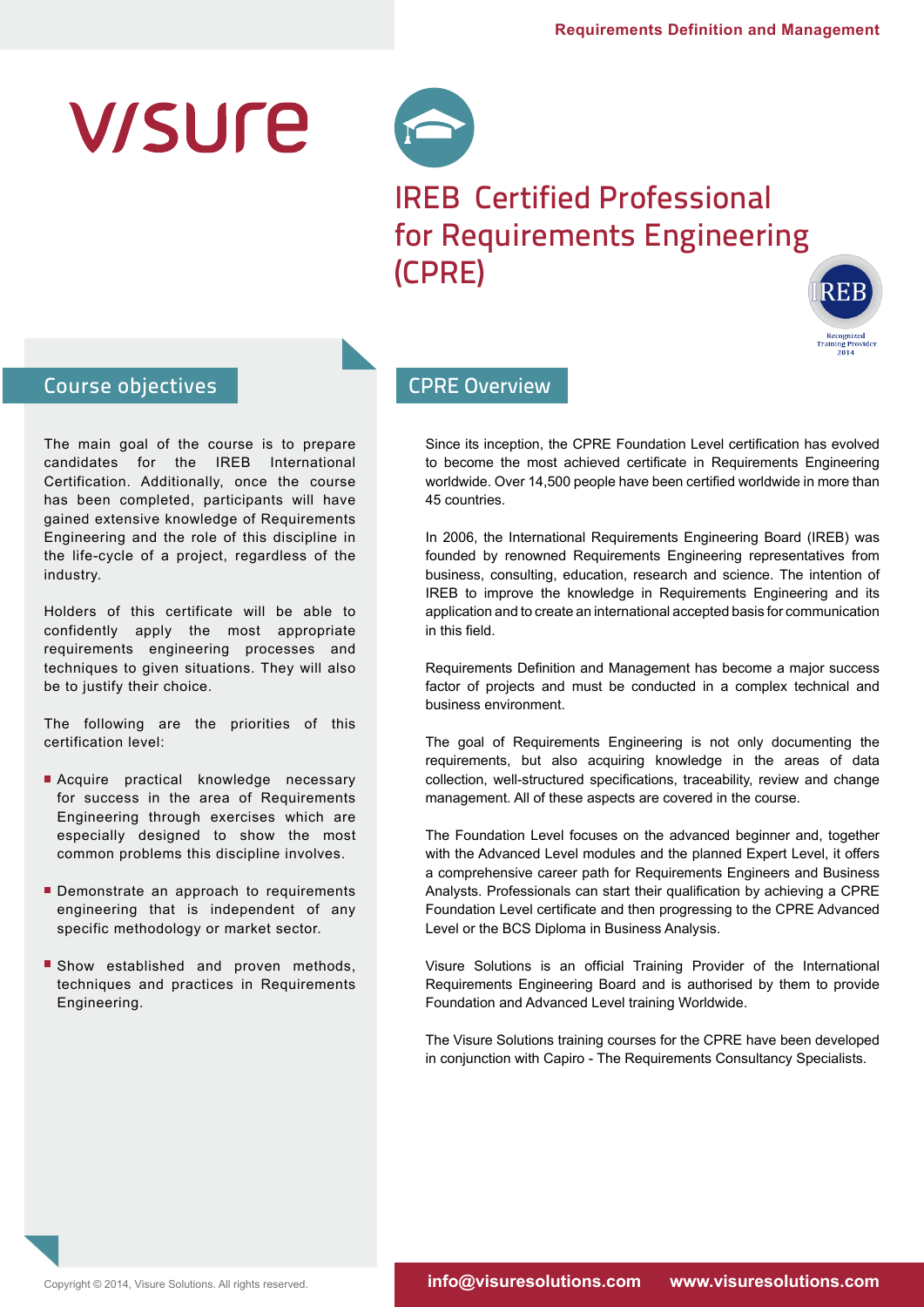#### CPRE Foundation Level

The content of the Foundation Level course is based on the official syllabus for the "Certified Professional for Requirements Engineering, Foundation Level" International Certification. The focus is on the acquisition of sound, practical knowledge of Requirements Engineering concepts and methods. Participants will learn good practices that are applicable to any field. There is a strong emphasis on applying, by means of practical exercises, thoroughly tested methods for the development, documentation and validation of requirements.

# Target Audience

- Analysts and consultants.
- **Project managers, Quality Managers, Test Managers.**
- All those interested in obtaining the IREB Professional Requirements Engineering Certification.
- All those interested in obtaining the BCS Business Analysis Diploma and seek an alternative to the BCS Requirements module. Requirements Engineering is a mandatory core course module within the BCS International Diploma in Business Analysis. In recognition of the status of IREB's syllabus, candidates that have completed the IREB's CPRE Foundation Level are exempt from taking the BCS Certificate in Requirements Engineering to achieve their Diploma.
- By completing this course in conjunction with other International Software Testing Qualifications Board (ISTQB) courses and work experience, testers are able to certify their skills globally with the Quality Assurance Management Professional (QAMP) Certification.

#### Course Material



We also provide a copy of the official reference book for the certification - "Requirements Engineering Fundamentals" by Pohl and Rupp.

Each attendee receives:

- A comprehensive course workbook containing detailed notes and explanations of the instructor's slides.
- Examination style multi-choice questions.
- A case study that runs throughout the course, containing a scenario, questions and model answers.



*Sample from course workbook*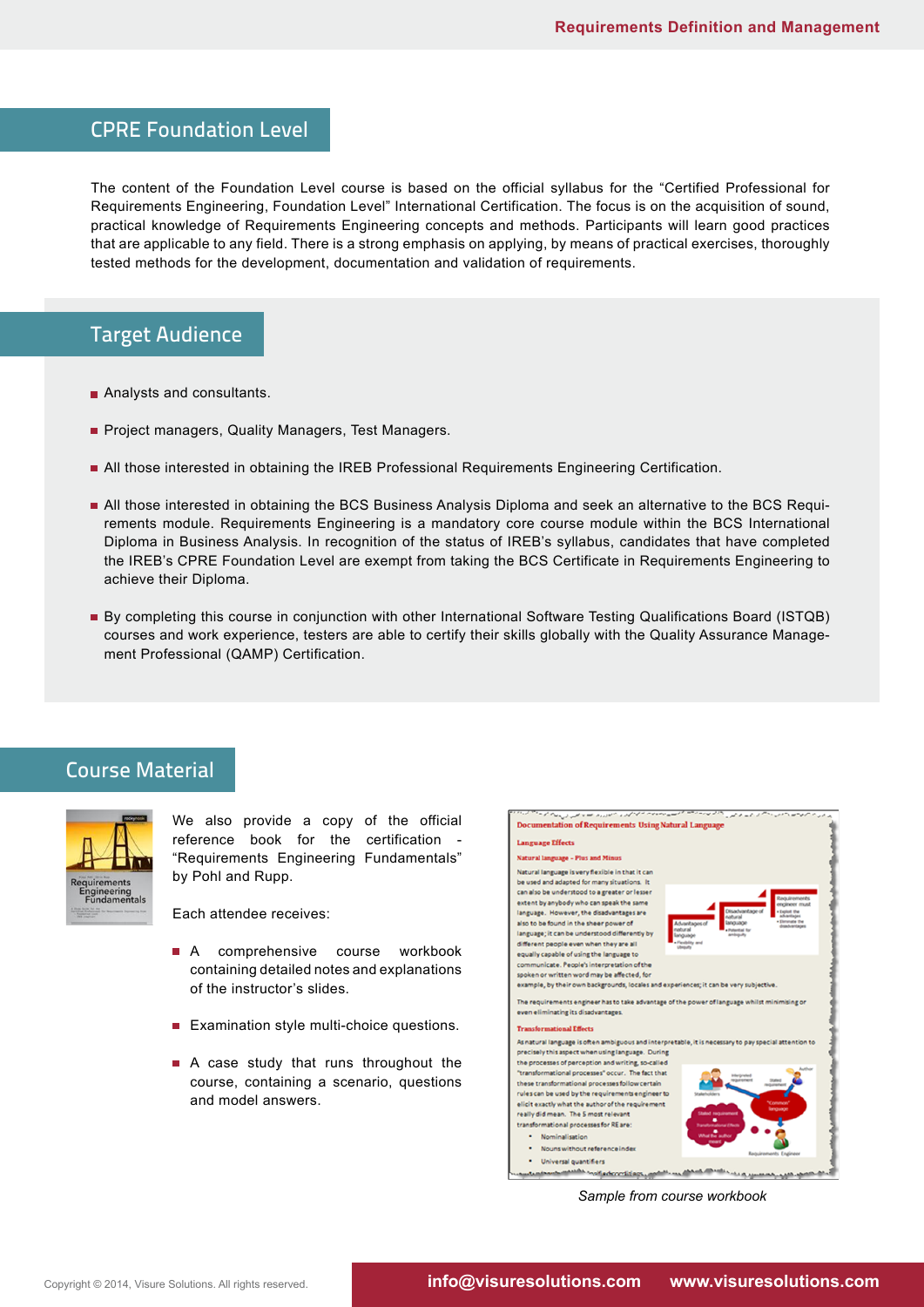#### **Syllabus**

The CPRE Foundation Level syllabus covers the most important topics of Requirements Engineering:

- **Introduction and foundations:** Many of the problems in the software development cycle have their origin in requirements engineering. This section highlights the important role of requirements engineering in software and systems development. It offers definitions for the most important terms in requirements engineering and provides fundamentals of communication theory and requirements types.
- **System and System Context:** How to define the scope of the proposed system by clearly separating the relevant from the irrelevant aspects of the environment.
- **Requirements Elicitation:** How to identify stakeholders and how to manage them. Introduction to different types of elicitation techniques and how and in which context they should be used.
- **Requirements Documentation:** Importance of requirements documentation, basic rules, structure and quality criteria for requirements documents. Introduction to different types of requirements documents and importance of a glossary.
- **Documentation of Requirements Using Natural Language:** Effects of natural language and how to use templates to avoid the problems commonly associated with using prose to document requirements.
- **Model-based Documentation of Requirements:**  Documenting requirements with models; different types of models and how and when to use them.
- **Requirements Validation and Negotiation:** How to ensure that the documented requirements meet the predetermined quality criteria such as correctness and agreement. Identifying conflicts between stakeholders and resolving them.
- **Requirements Management:** Assigning attributes to requirements, defining views on requirements, prioritizing requirements, and tracing requirements as well as versioning requirements and managing requirement changes. These techniques are applicable to individual requirements as well as complete requirements documents.
- **Tool Support:** Tools are often used to support the requirements process. Discussion of different types of tools and how to evaluate and introduce them.



# **Certification**

The examination for the Foundation Level certificate can either be taken at the end of the training class, or if further study time is required, at a later date. There is also the option of taking the examination online at a certification centre. The cost for the examination is in addition to the course fees.

The examination comprises 45 multiple choice questions to be answered in 75 minutes. The questions are of varying levels of difficulty and therefore assigned differing amounts of points. The candidate must achieve at least 60% of the total score possible to be awarded the certificate.

Contrary to other certification schemes, exams are neither conducted by the holder of the certification scheme itself (IREB) nor by the employees of a training provider. Exams are conducted by independent certification bodies as personally and organizationally independent organizations. This model ensures fairness and neutrality of the examinations and avoids conflicts of interests.

### Course Duration

24 Hours typically spread over three days, plus some additional exercises to be completed as homework.

There is a regular schedule of public courses available. Onsite courses can also be run on request at a corporate facility and even tailored to your requirements.